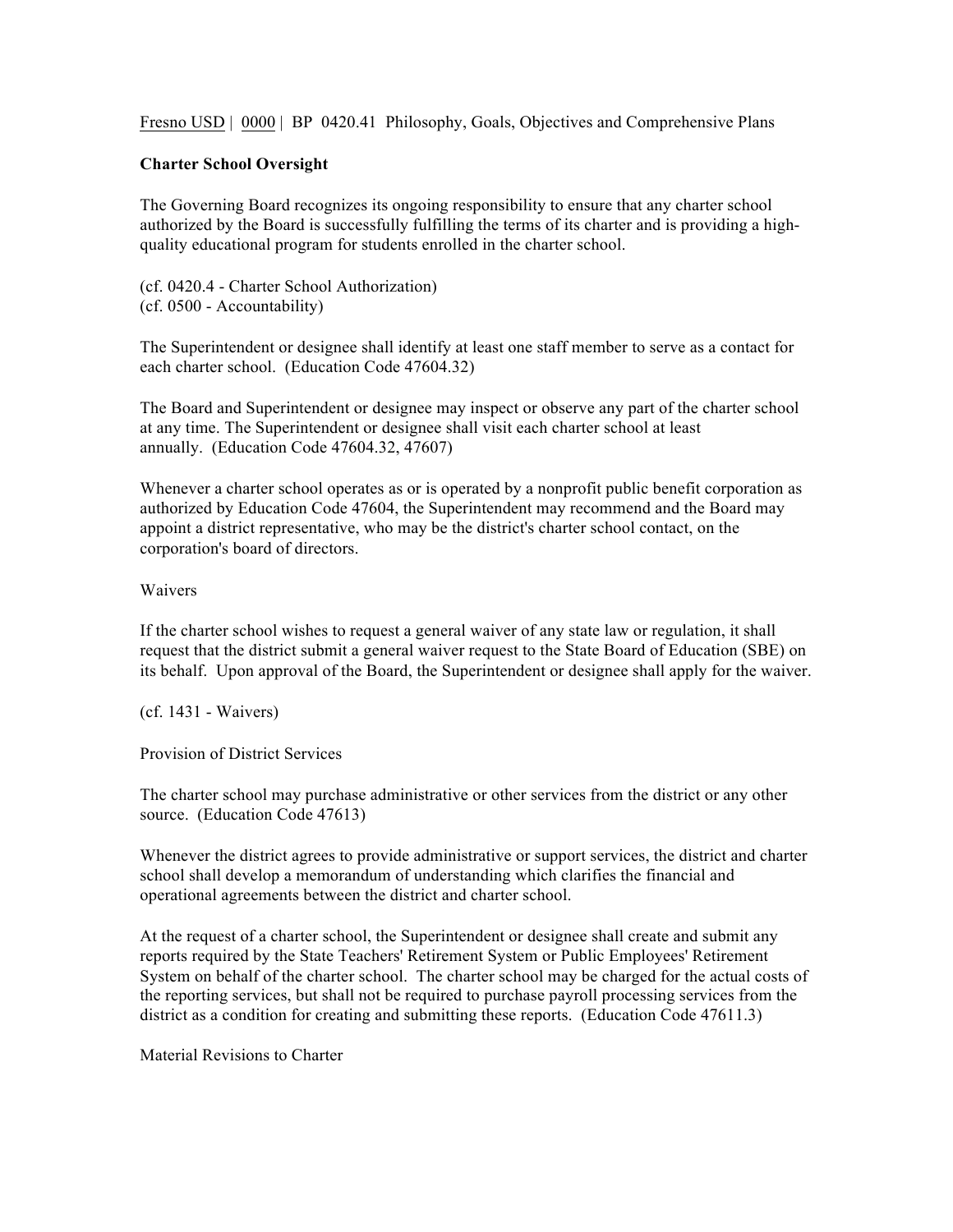Material revisions to a charter may be made only with Board approval. Material revisions shall be governed by the same standards and criteria that apply to new charter petitions as set forth in Education Code 47605 and shall include, but not be limited to, a reasonably comprehensive description of any new requirement for charter schools enacted into law after the charter was originally granted or last renewed. (Education Code 47607)

If an approved charter school proposes to expand operations to one or more additional sites within the district's boundaries, the charter school shall request a material revision to its charter and shall notify the Board of those additional locations. The Board shall consider approval of the additional locations at an open meeting. (Education Code 47605)

The Board shall have the authority to determine whether a proposed change in charter school operations constitutes a material revision.

Monitoring Charter School Performance

The Superintendent or designee shall monitor the charter school to determine whether it complies with all legal requirements applicable to charter schools, including making all reports required of charter schools in accordance with Education Code 47604.32. Any violations of law shall be reported to the Board.

The Board shall monitor each charter school to determine whether it is achieving, both schoolwide and for all groups of students served by the school, the measurable student outcomes set forth in the charter. This determination shall be based on the measures specified in the approved charter and shall include, at a minimum, a consideration of whether the school is meeting its Academic Performance Index growth targets established pursuant to Education Code 52052 and is making "adequate yearly progress" (AYP) pursuant to 20 USC 6311, as applicable.

The Board shall monitor the fiscal condition of the charter school based on any financial information obtained from the charter school, including, but not limited to, the charter school's preliminary budget; an annual update, aligned to the template adopted by the SBE, of school goals, actions, and related expenditures; first and second interim financial reports; and final unaudited report for the full prior year. (Education Code 47604.32, 47604.33, 47606.5)

The district may charge up to one percent of a charter school's revenue for the actual costs of supervisorial oversight of the school. However, if the district is able to provide substantially rentfree facilities to the charter school, the district may charge actual costs of supervisorial oversight up to three percent of the charter school's revenue. (Education Code 47613)

(cf. 7160 - Charter School Facilities)

Technical Assistance/Intervention

If a charter school receiving federal Title I funding fails to make AYP, as defined pursuant to 20 USC 6311, for two or more consecutive years, the school shall be identified for program improvement and shall implement improvement strategies in accordance with 20 USC 6316.

(cf. 0520.2 - Title I Program Improvement Schools)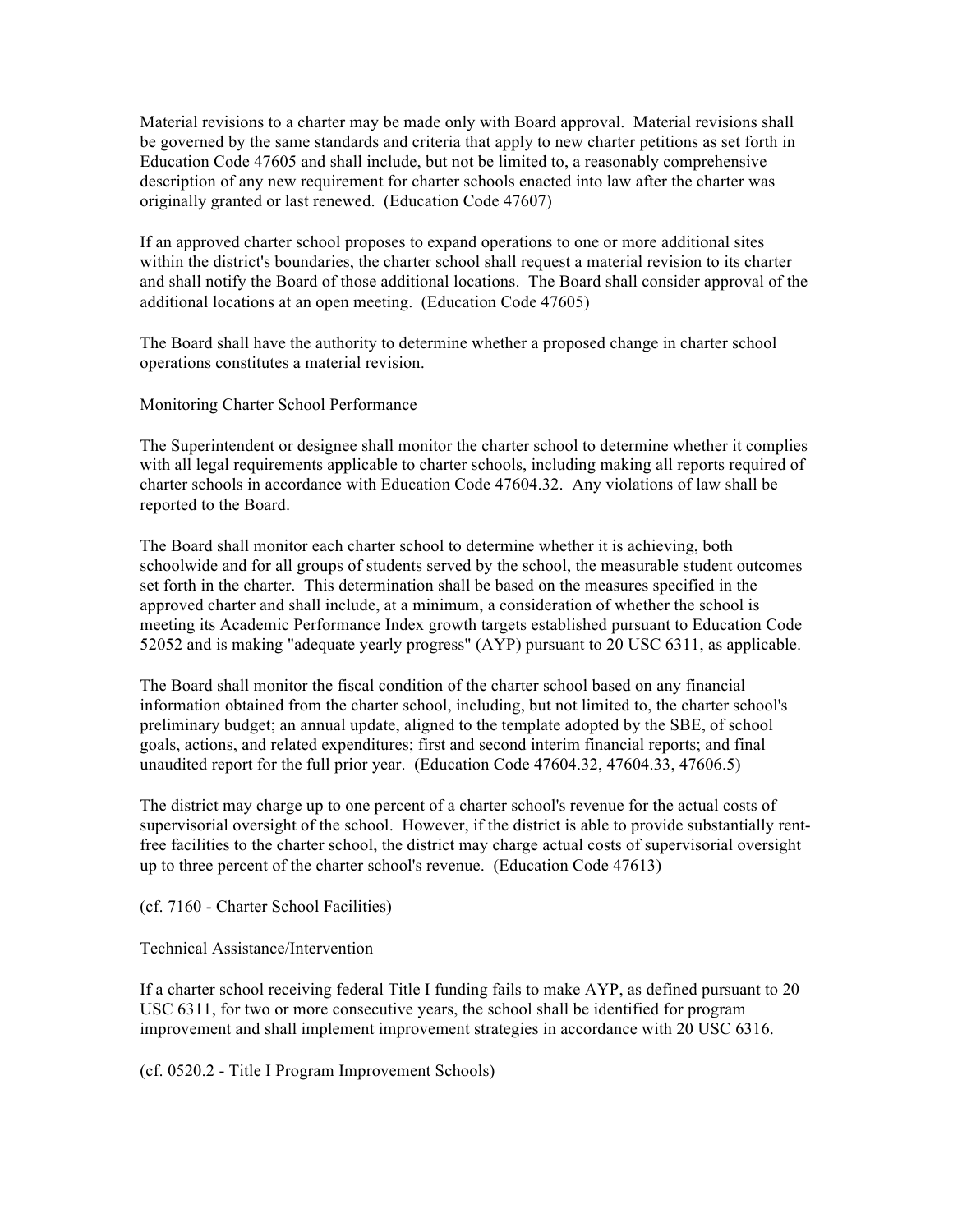If, in three out of four consecutive school years, a charter school fails to improve outcomes for three or more student subgroups identified in Education Code 52052, or for all of the student subgroups if the school has fewer than three, in regard to one or more state or school priorities identified in the charter, the district: (Education Code 47607.3)

1. Shall provide technical assistance to the charter school using an evaluation rubric adopted by the SBE pursuant to Education Code 52064.5

2. May request that the Superintendent of Public Instruction (SPI), with SBE approval, assign the California Collaborative for Educational Excellence to provide advice and assistance to the charter school pursuant to Education Code 52074

In accordance with law, the Board may deny a charter's renewal petition or may revoke a charter based on the charter school's poor performance, especially with regards to the academic achievement of all numerically significant subgroups of students served by the charter school.

(cf. 0420.42 - Charter School Renewal) (cf. 0420.43 - Charter School Revocation)

Complaints

Each charter school shall maintain processes to enable any person to file a complaint, in accordance with the uniform complaint procedures as specified in 5 CCR 4600-4687, alleging the school's noncompliance with Education Code 47606.5 or 47607.3. (Education Code 52075)

(cf. 1312.3 - Uniform Complaint Procedures)

A complainant who is not satisfied with the decision may appeal the decision to the SPI. (Education Code 52075)

If the charter school finds merit in the complaint or the SPI finds merit in an appeal, a remedy shall be provided to all affected students and parents/guardians. (Education Code 52075)

School Closure

In the event that the Board revokes or denies renewal of a charter or the school closes for any other reason, the Superintendent or designee shall, when applicable in accordance with the charter and/or a memorandum of understanding, provide assistance to facilitate the transfer of the charter school's former students and to finalize financial reporting and close-out.

The Superintendent or designee shall provide notification to the California Department of Education, within 10 calendar days, if the charter school will cease operation for any reason.

Such notification shall include, but not be limited to, a description of the circumstances of the closure, the effective date of the closure, and the location of student and personnel records. (Education Code 47604.32; 5 CCR 11962.1)

Legal Reference EDUCATION C:ODE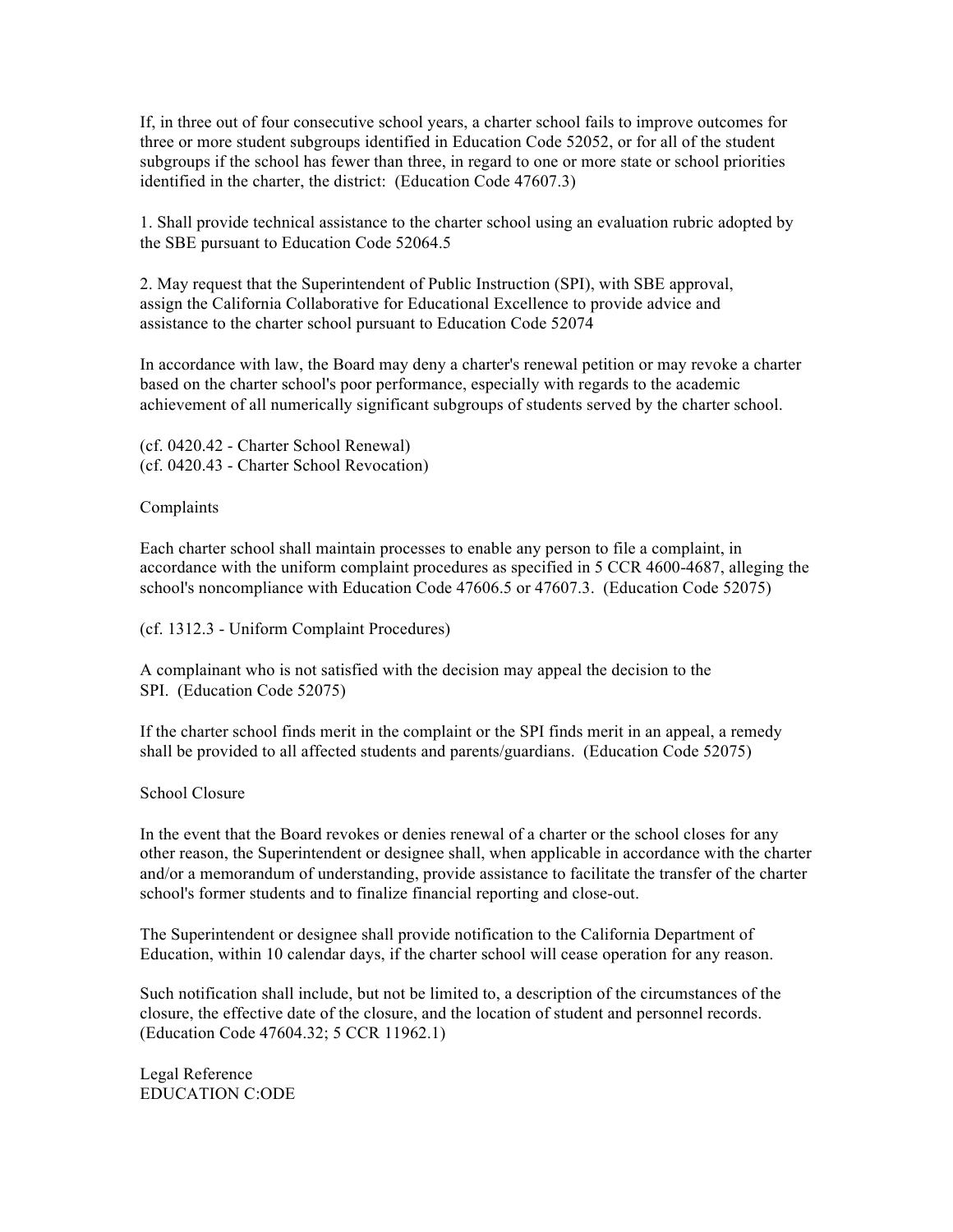220 Nondiscrimination 17280-17317 Field Act 17365-17374 Field Act, fitness for occupancy 35330 Field trips and excursions; student fees 38080-38086 School meals 42100 Annual statement of receipts and expenditures 44237 Criminal record summary 44830.1 Certificated employees, conviction of a violent or serious felony 45122.1 Classified employees, conviction of a violent or serious felony 46201 Instructional minutes 47600-47616.7 Charter Schools Act of 1992 47634.2 Nonclassroom-based instruction 47640-47647 Special education funding for charter schools 48000 Minimum age of admission for kindergarten; transitional kindergarten 48010-48011 Minimum age of admission (first grade) 48907 Students' exercise of free expression; rules and regulations 48950 Student speech and other communication 49061 Student records 49110 Authority to issue work permits 49475 Health and safety, concussions and head injuries 51745-51749.3 Independent study 52051.5-52052 Academic performance index, applicability to charter schools 52060-52077 Local control and accountability plans 52075 Uniform complaint procedures 56026 Special education 56145-56146 Special education services in charter schools 60600-60649 Assessment of academic achievement 60850-60859 High school exit examination CORPORATIONS CODE

5110-6910 Nonprofit public benefit corporations

GOVERNMENT CODE

3540-3549.3 Educational Employment Relations Act 54950-54963 The Ralph M. Brown Act

LABOR CODE

1198.5 Personnel records related to performance and grievance

PENAL CODE 667.5 Definition of violent felony 1192.7 Definition of serious felony

CALIFORNIA CONSTITUTION Article 9, Section 5 Common school system

CODE OF REGULATIONS, TITLE 5 4600-4687 Uniform complaint procedures 11700.1-11705 Independent study 11960-11969 Charter schools